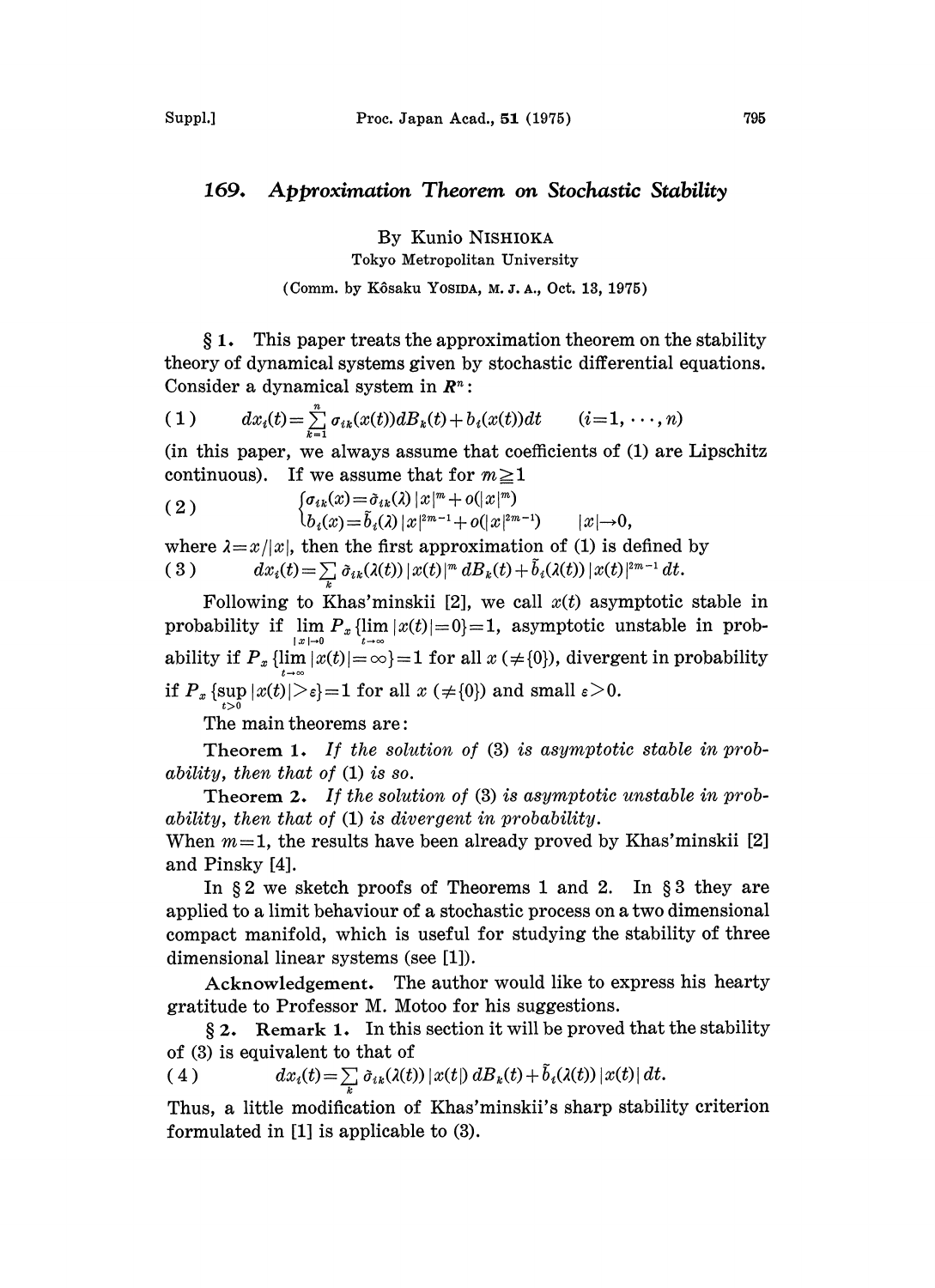## 796 K. NISHIOKA [Vol. 51,

Remark 2. If  $\sigma_{ik}(\lambda) \equiv 0$  and  $b_i(\lambda) \equiv 0$  in (3), then the solution of (3) is not asymptotic stable in probability nor asymptotic unstable.

Outline of proofs of Theorems 1 and 2. Define  $T(t)$  $=\int_{0}^{t} |x(u)|^{2m-2} du$ . Since  $P_{x}\{0 \leq |x(t)| \leq \infty, t \geq 0\}=1$  (see [2]),  $T^{-1}(t)$  is well defined. By the time substitution  $T^{-1}(t)$ , (1) and (3) are respectively transformed into

$$
dx_i(T^{-1}(t)) = \sum_{k} \frac{\sigma_{ik}(x(T^{-1}(t)))}{|x(T^{-1}(t))|^{m-1}} d\tilde{B}_k(t) + \frac{b_i(x(T^{-1}(t)))}{|x(T^{-1}(t))|^{2m-2}} dt,
$$
  
\n(5)  
\n
$$
dx_i(T^{-1}(t)) = \sum_{k} \tilde{\sigma}_{ik}(\lambda(T^{-1}(t))) |x(T^{-1}(t))| d\tilde{B}_k(t) + \tilde{b}_i(\lambda(T^{-1}(t))) |x(T^{-1}(t))| dt,
$$
  
\nwhere  $\tilde{B}(t)$  are suitable Brownian motions. Now the theorems follow

from a slight modification of Theorems 7.1.1 and 7.2.3 in [2].

Especially, if coefficients of  $(1)$  are  $C^*$ -class in some neighbourhood of {0}, and if  $\sigma_{ij}(0) = 0$  and  $b_i(0) = 0$ , then they are expanded as  $\sigma_{ij}(x) = \sum_{k_1} \sigma_{ijk_1} x_{k_1} + \sum_{k_1,k_2} \sigma_{ijk_1k_2} x_{k_1} x_{k_2} + \cdots$ ,

$$
\sigma_{ij}(x) = \sum_{k_1} \sigma_{ijk_1} x_{k_1} + \sum_{k_1,k_2} \sigma_{ijk_1k_2} x_{k_1} x_{k_2} + \cdots,
$$
  
\n
$$
b_i(x) = \sum_{k_1} b_{ik_1} x_{k_1} + \sum_{k_1,k_2} b_{ik_1k_2} x_{k_1} x_{k_2} + \cdots.
$$

(6) or (v), and if  $\begin{aligned} \sigma_{ij}(0) = 0 \text{ and } \sigma_i(0) = 0, \text{ then they are expanded} \ \sigma_{ij}(x) = \sum_{k_1} \sigma_{ijk_1k_2k_1} + \sum_{k_1,k_2} \sigma_{ijk_1k_2k_2k_1}x_{k_2} + \cdots, \ b_i(x) = \sum_{k_1} b_{ik_1k_2k_1} + \sum_{k_1,k_2} b_{ik_1k_2}x_{k_1}x_{k_2} + \cdots. \ \text{Let } M_e = \min \{s: \max_{i,j,k_1,\dots,k_s} |\sigma_{ijk_1\d$  $d\hat{x}_i(t) = \sum\limits_j \hat{\sigma}_{ij}(\hat{\lambda}(t))\,|\hat{x}(t)|^L\,dB_j(t) + b_i(\hat{\lambda}(t))\,|\hat{x}(t)|^{2L-1}$ 

where

$$
\hat{\sigma}_{ij}(\lambda) = \begin{cases}\n\sum_{k_1, \dots, k_L} \frac{\sigma_{ijk_1 \dots k_L} x_{k_1} \dots x_{k_L}}{|x|^L} & L \text{ is integer} \\
0 & L \text{ is not integer,} \\
\hat{b}_i(\lambda) = \sum_{k_1, \dots, k_{2L-1}} \frac{b_{ik_1 \dots k_{2L-1}} x_{k_1 \dots k_{2L-1}}}{|x|^{2L-1}}.\n\end{cases}
$$

Then (2) always holds for coefficients in (1) and (6), with  $m = L$ .

3. Let M be <sup>a</sup> two dimensional, compact, analytic manifold. A diffusion process  $\pi(t)$  on M is given by the stochastic differential equations, defined on each local chart  $(U_*, \Psi_*)$  (see [5]),

(7) ((t))=(())+ ((()))gB() + b((()))g.

Assume that the coefficients  $\{a_n, b_n\}$  in (7) are C<sup>\*</sup>-class. (For stochastic differential equations induced by Khas'minskii's sharp stability criterion, this condition always holds and  $M$  is the unit spherical surface, see  $[1]$  or  $[4]$ .)

Let a point  $q_0$  on M be such that

(8)  $||(a<sub>a</sub>a<sup>*</sup><sub>a</sub>)(\Psi<sub>a</sub>(q<sub>0</sub>))||=0$  and  $|b<sub>a</sub>(\Psi<sub>a</sub>(q<sub>0</sub>))|=0.$ 

For simplicity, let  $\Psi_a(q_0) = \{0\}$ . If  $x(t) \equiv \Psi(\pi(t))$ , then the approximation of (7) is given by (6) in a neighbourhood of  $\{0\}$ . By Remark 1, we